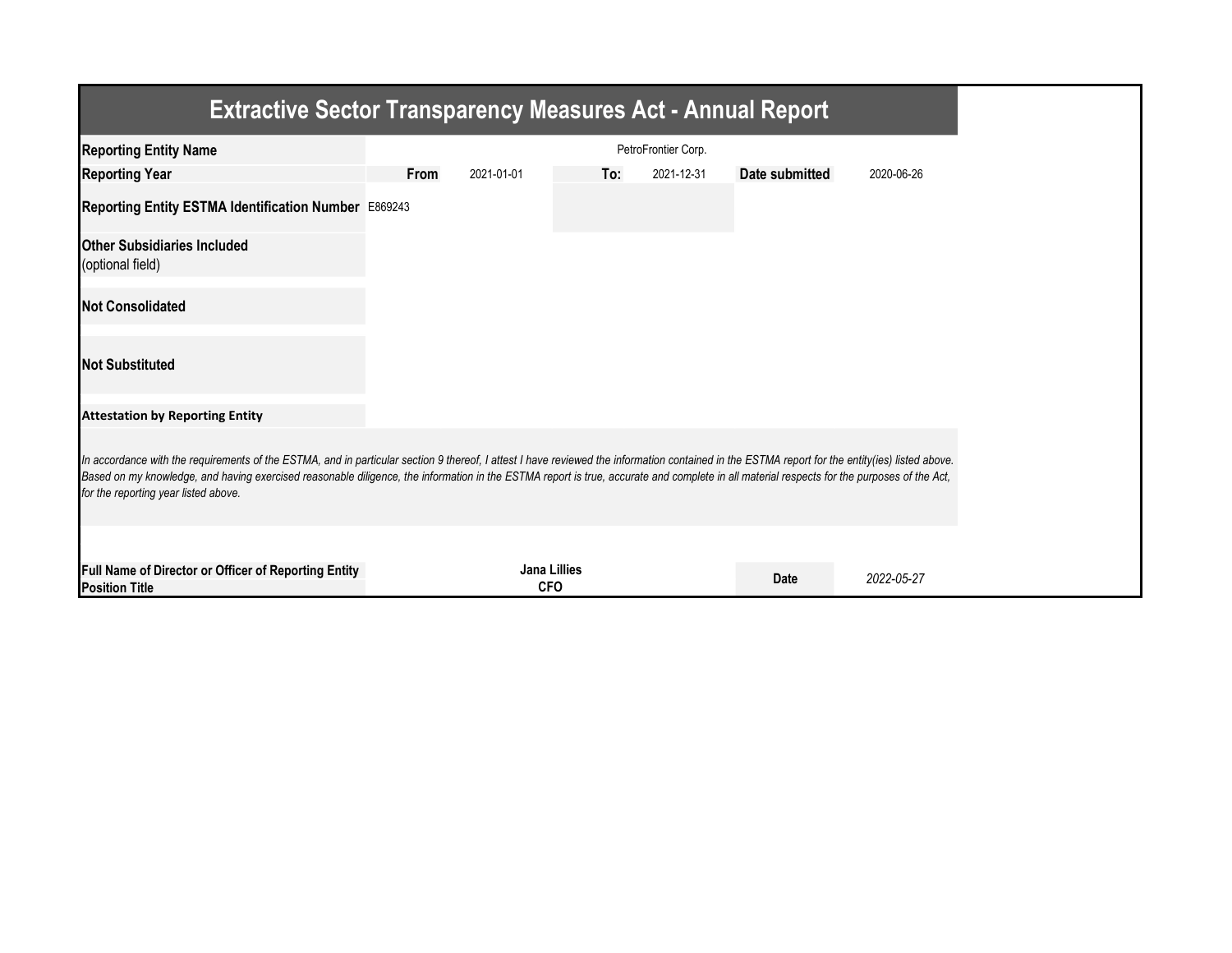| Extractive Sector Transparency Measures Act - Annual Report                                                                                                                |                         |                                                                                    |                            |                  |         |                                   |                |                  |                                           |                                      |                     |  |
|----------------------------------------------------------------------------------------------------------------------------------------------------------------------------|-------------------------|------------------------------------------------------------------------------------|----------------------------|------------------|---------|-----------------------------------|----------------|------------------|-------------------------------------------|--------------------------------------|---------------------|--|
| <b>Reporting Year</b>                                                                                                                                                      | From:                   | 2021-01-01                                                                         | To:<br>PetroFrontier Corp. | 2021-12-31       |         |                                   |                |                  |                                           |                                      |                     |  |
| <b>Reporting Entity Name</b>                                                                                                                                               |                         |                                                                                    |                            |                  |         |                                   |                |                  |                                           |                                      |                     |  |
| <b>Reporting Entity ESTMA</b><br><b>Identification Number</b>                                                                                                              | E869243                 |                                                                                    |                            |                  |         | <b>Currency of the</b><br>Report  | CAD            |                  |                                           |                                      |                     |  |
| <b>Subsidiary Reporting Entities (if</b><br>necessary)                                                                                                                     |                         |                                                                                    |                            |                  |         |                                   |                |                  |                                           |                                      |                     |  |
| <b>Payments by Payee</b>                                                                                                                                                   |                         |                                                                                    |                            |                  |         |                                   |                |                  |                                           |                                      |                     |  |
| Country                                                                                                                                                                    | Payee Name <sup>1</sup> | Departments,<br>Agency, etc within<br>Payee that Received<br>Payments <sup>2</sup> | <b>Taxes</b>               | <b>Royalties</b> | Fees    | Production<br><b>Entitlements</b> | <b>Bonuses</b> | <b>Dividends</b> | Infrastructure<br>Improvement<br>Payments | <b>Total Amount</b><br>paid to Payee | Notes <sup>34</sup> |  |
| Canada                                                                                                                                                                     | Government of Canada    | Indian Oil & Gas<br>Canada                                                         |                            | 336,786          | 647,670 |                                   |                |                  |                                           | 984,456                              |                     |  |
|                                                                                                                                                                            |                         |                                                                                    |                            |                  |         |                                   |                |                  |                                           |                                      |                     |  |
|                                                                                                                                                                            |                         |                                                                                    |                            |                  |         |                                   |                |                  |                                           |                                      |                     |  |
|                                                                                                                                                                            |                         |                                                                                    |                            |                  |         |                                   |                |                  |                                           |                                      |                     |  |
|                                                                                                                                                                            |                         |                                                                                    |                            |                  |         |                                   |                |                  |                                           |                                      |                     |  |
|                                                                                                                                                                            |                         |                                                                                    |                            |                  |         |                                   |                |                  |                                           |                                      |                     |  |
|                                                                                                                                                                            |                         |                                                                                    |                            |                  |         |                                   |                |                  |                                           |                                      |                     |  |
|                                                                                                                                                                            |                         |                                                                                    |                            |                  |         |                                   |                |                  |                                           |                                      |                     |  |
|                                                                                                                                                                            |                         |                                                                                    |                            |                  |         |                                   |                |                  |                                           |                                      |                     |  |
|                                                                                                                                                                            |                         |                                                                                    |                            |                  |         |                                   |                |                  |                                           |                                      |                     |  |
|                                                                                                                                                                            |                         |                                                                                    |                            |                  |         |                                   |                |                  |                                           |                                      |                     |  |
|                                                                                                                                                                            |                         |                                                                                    |                            |                  |         |                                   |                |                  |                                           |                                      |                     |  |
|                                                                                                                                                                            |                         |                                                                                    |                            |                  |         |                                   |                |                  |                                           |                                      |                     |  |
|                                                                                                                                                                            |                         |                                                                                    |                            |                  |         |                                   |                |                  |                                           |                                      |                     |  |
|                                                                                                                                                                            |                         |                                                                                    |                            |                  |         |                                   |                |                  |                                           |                                      |                     |  |
|                                                                                                                                                                            |                         |                                                                                    |                            |                  |         |                                   |                |                  |                                           |                                      |                     |  |
|                                                                                                                                                                            |                         |                                                                                    |                            |                  |         |                                   |                |                  |                                           |                                      |                     |  |
|                                                                                                                                                                            |                         |                                                                                    |                            |                  |         |                                   |                |                  |                                           |                                      |                     |  |
|                                                                                                                                                                            |                         |                                                                                    |                            |                  |         |                                   |                |                  |                                           |                                      |                     |  |
|                                                                                                                                                                            |                         |                                                                                    |                            |                  |         |                                   |                |                  |                                           |                                      |                     |  |
|                                                                                                                                                                            |                         |                                                                                    |                            |                  |         |                                   |                |                  |                                           |                                      |                     |  |
| <b>Additional Notes:</b><br><sup>1</sup> Enter the proper name of the Payee receiving the money (i.e. the municipality of x, the province of y, national government of z). |                         |                                                                                    |                            |                  |         |                                   |                |                  |                                           |                                      |                     |  |

<sup>2</sup> Optional field.

<sup>3</sup> When payments are made in-kind, the notes field must highlight which payment includes in-kind contributions and the method for calculating the value of the payment.

A the proportional interval in the report currency must be identified. The Reporting Entity may use the Additional notes row or the Notes column to identify any payments that are converted, along with the exchange rate and